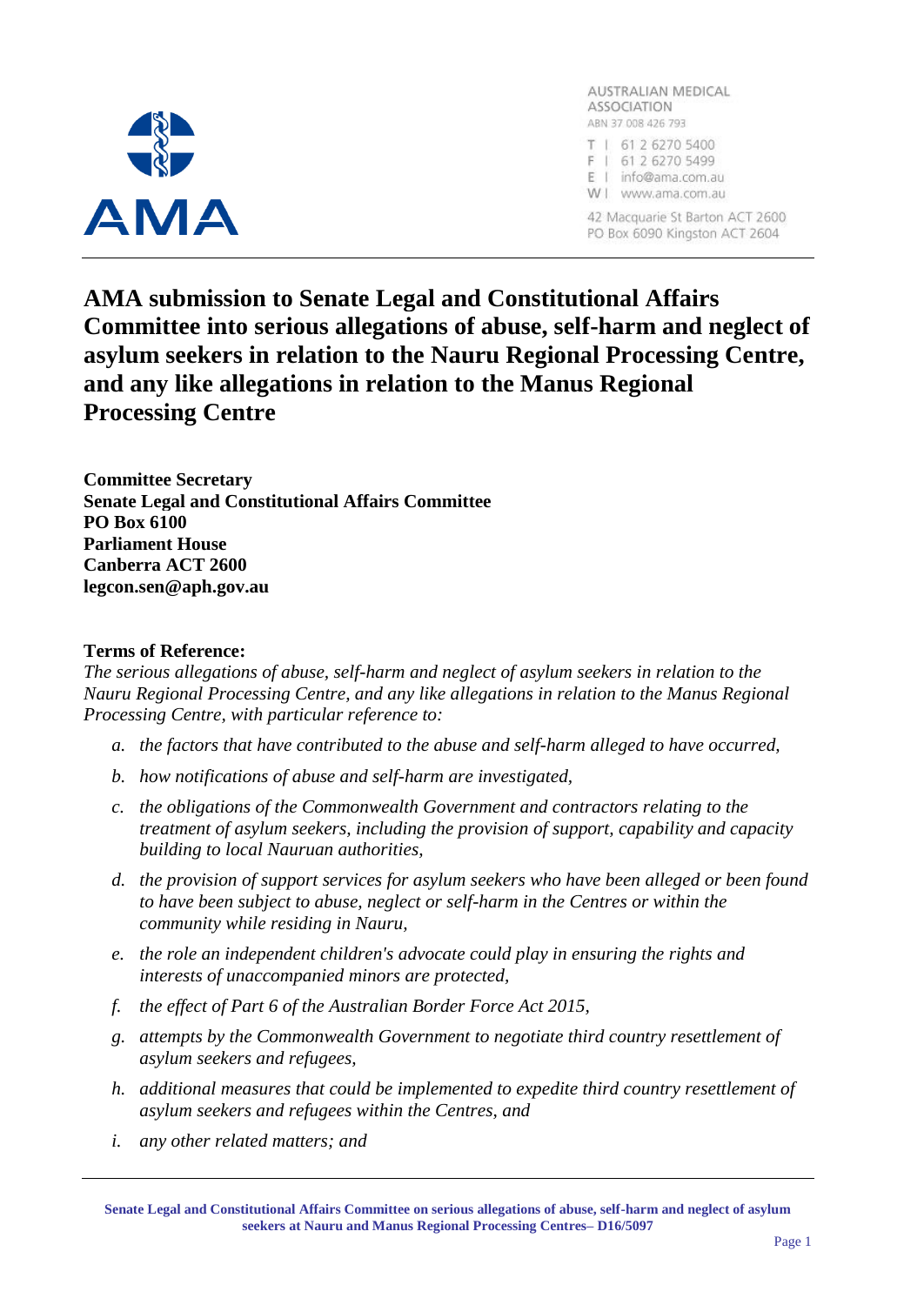*(2) the committee be granted access to all inquiry submissions and documents of the preceding committee relating to its inquiry into the conditions and treatment of asylum seekers and refugees at the regional processing centres in the Republic of Nauru and Papua New Guinea.*

The Australian Medical Association (AMA) is pleased to provide a submission to the Senate Legal and Constitutional Affairs Committee. This submission is relevant to all terms of reference except (g) and (h). The AMA has previously made a submission to the Legal and Constitutional Affairs Committee Inquiry, *Conditions and Treatment of Asylum Seekers and Refugees at the Regional Processing Centres in the Republic of Nauru and Papua New Guinea*. This submission updates the Committee on the AMA's engagement on the health care of asylum seekers and detainees (hereafter referred to as asylum seekers).

# **AMA involvement in health care of asylum seekers**

The AMA has been active in calling for the provision of proper health care services for asylum seekers being held in offshore immigration detention facilities. In February 2016, the AMA convened a national Forum on the Health Care of Asylum Seekers. The Forum was attended by approximately 350 doctors, nurses and others concerned about the state of children held in detention facilities. The speakers included Professor Elizabeth Elliott AM, Professor David Isaacs and Ms Alanna Maycock, experts involved in working with children in offshore immigration detention facilities. The AMA called on the Commonwealth Government to act immediately on four key points:

- 1. a moratorium on asylum seeker children being sent back to detention centres;
- 2. the immediate release of all children from offshore and onshore detention centres into the community where they will be properly cared for;
- 3. the establishment of a transparent, national statutory body of clinical experts, independent of Government, with the power to investigate and report to the Parliament on the health and welfare of asylum seekers in Australia; and
- 4. if the Government or the Opposition cannot provide satisfactory health care to people seeking asylum, then their policies should be revisited.

The AMA has written to the Hon Peter Dutton MP, Minister for Immigration and Border Protection, and his (then) shadow counterpart, the Hon Richard Marles MP, reiterating these calls for action.

Following the Forum on the Health Care of Asylum Seekers, the AMA was contacted by a number of advocates for asylum seekers regarding the provision of health services in offshore detention facilities. These representations requested the AMA's help in ensuring that medical services were being provided and, in some cases, that asylum seekers be transferred to Australia for appropriate medical care.

On 19 January 2016, (then AMA President) Professor Brian Owler, wrote to Dr John Brayley, Chief Medical Officer and Surgeon General, Australian Border Force, regarding the health care

**Senate Legal and Constitutional Affairs Committee on serious allegations of abuse, self-harm and neglect of asylum seekers at Nauru and Manus Regional Processing Centres– D16/5097**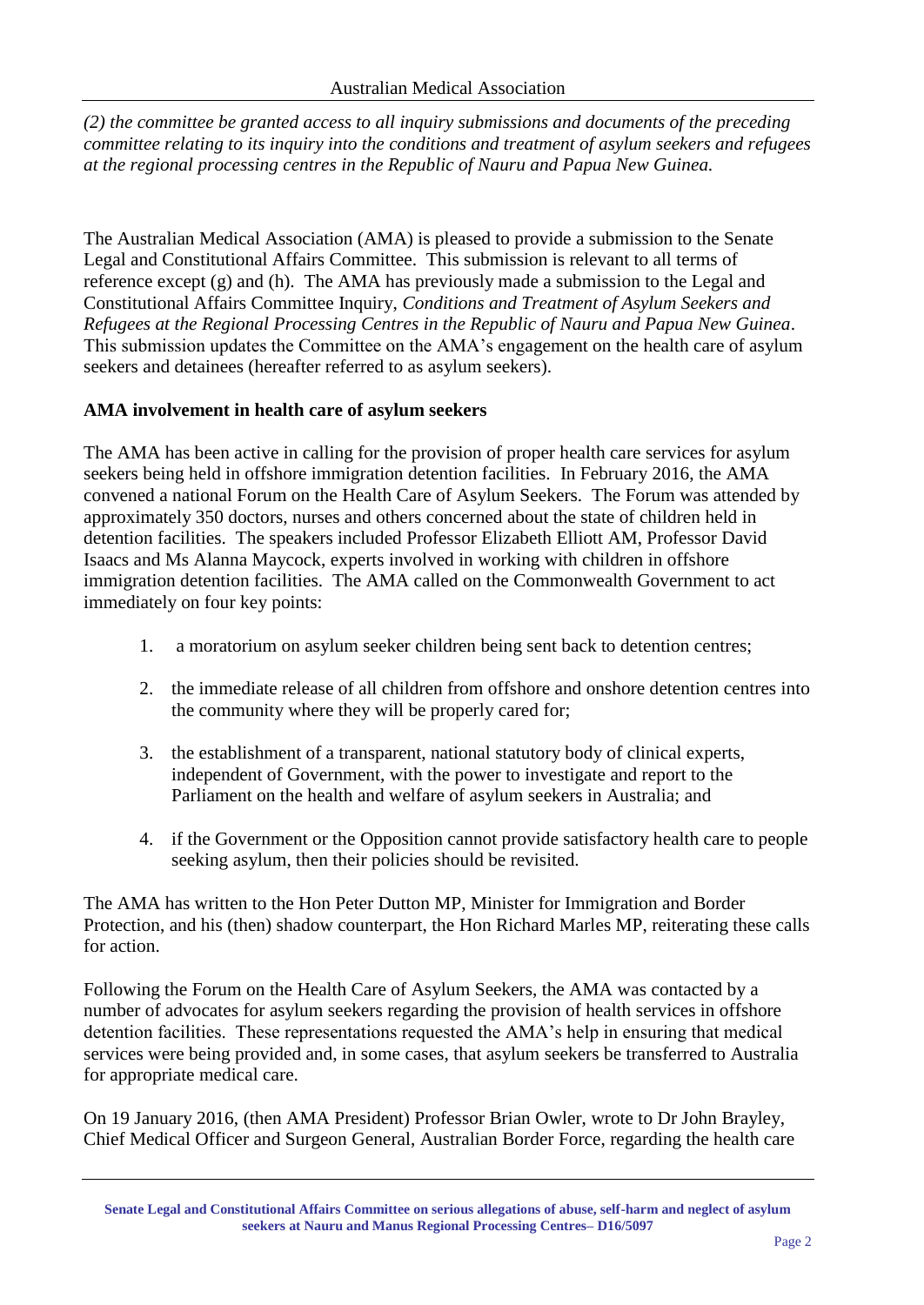being provided to a particular asylum seeker on Manus Island and Nauru. The AMA was advised by the Department of Immigration and Border Protection (the Department) to provide written consent from asylum seekers for the release of their medical records to a third party, and that asylum seekers must "sign consent to release medical information, which is then provided to Australian Border Force and the health services provider to verify the signature, before the medical information can be released."

The AMA, with some difficulty, was able to provide signed consent forms through third parties for some of the asylum seekers who asked the AMA for assistance in regard to their health conditions and medical care.

The AMA found the process of obtaining consent from asylum seekers difficult and frustrating. Inability to access the necessary information technology (a computer with scanner, for example) meant consent forms were often hand written then photographed on a mobile telephone and texted to the AMA. The AMA is concerned about asylum seekers not able to communicate in English, and notes that we were unable to obtain consent from some asylum seekers whose health conditions were raised with the AMA.

## **Meetings with the Department of Immigration and Border Protection**

The AMA President and Secretariat met with Dr John Brayley on 4 February 2016, where specific cases of several asylum seekers were discussed. The AMA provided Dr Brayley with photographs and health records of a (see below) as an example of an asylum seeker not receiving adequate health care. Following this meeting, the AMA understands that was transferred from the Manus Regional Processing Centre to Brisbane, however his current situation and location are not known to the AMA. A number of other cases (detailed below) were also raised with Dr Brayley.

On 9 September 2016, the AMA President, Dr Michael Gannon, met with Dr Brayley to discuss the health care of those in offshore detention and to raise specific cases brought to the AMA's attention. A further meeting is tentatively scheduled for March 2017.

The AMA continues to forward information to the Department and seeks updates on the health care of certain asylum seekers. While the Department does provide brief responses on some asylum seekers, the AMA is not always able to ascertain whether quality and appropriate health services, management and treatment is being provided as there is no independent, transparent body of clinical experts that can verify or report on this.

## **Asylum seekers cases raised with the AMA**

As noted above, the AMA has been contacted by asylum seekers seeking intervention with their health care. The process is that the AMA requests consent from the asylum seeker to obtain their health records and then the AMA makes representations to the Department. This process is complicated and lacks transparency.

*Examples of the cases brought to the attention of the AMA are detailed below, however for privacy and security reasons, the AMA recommends that their names and identities be redacted in the public/online version of this submission.*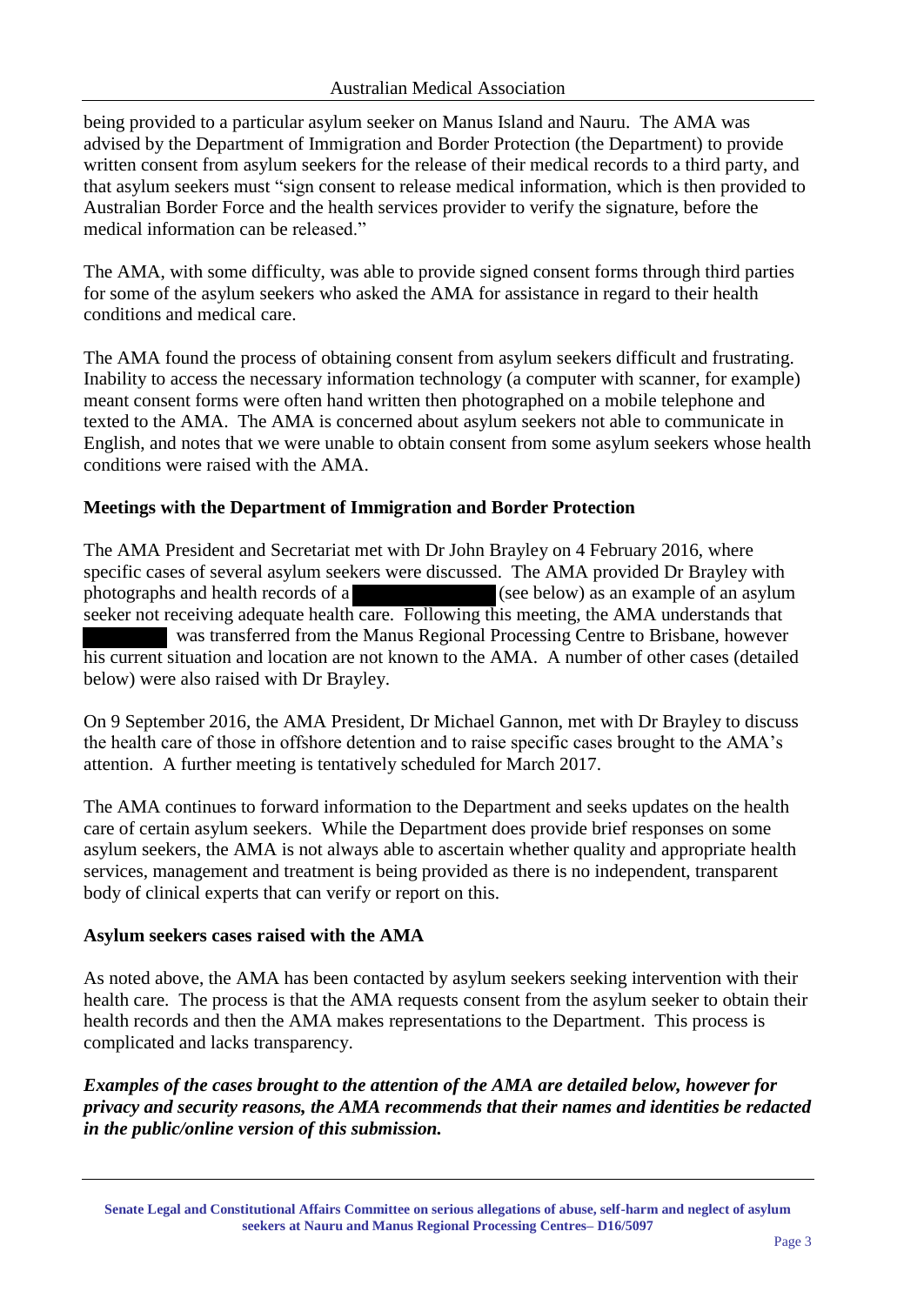. The AMA was contacted about , a 70 year old Rohingya asylum seeker. Reportedly, was a patient in Port Moresby Hospital for seven months with very little treatment available to him. He was then removed from the hospital with no prior warning and returned to Manus Regional Processing Centre, where he waited 20 days for a doctor's appointment. was diagnosed with a heart condition and high blood pressure. His symptoms included extremely swollen feet and legs, and being unable to walk or stand for longer than a few minutes.

The AMA provided Dr Brayley with photographs showing the extent of 's condition. Dr Brayley had not seen these photographs before the AMA provided them. In the discussion on the health of **F**, Professor Owler told Dr Brayley that he believed **T** was likely to die without treatment" and strongly argued that he needed immediate health care. On 10 February 2016, the office of Dr Brayley wrote to the AMA Secretariat saying that a request for to be transferred to Australia "should have been put in train last week by IHMS". The AMA has not been formally notified about the outcomes of  $\blacksquare$  's treatment, where he is currently located, or any other details about his health care.

 . The AMA was contacted by several advocates about 's health problems. was reportedly returned to the Manus Regional Processing Centre following tests carried out at the Pacific International Hospital in Port Moresby. He presented with symptoms including loss of vision, severe headaches, exhaustion, dizziness and nausea. underwent an MRI and blood tests in Port Moresby, however the hospital did not have the medical facilities to treat this patient any further, and he was returned to the Manus Regional Processing Centre. The AMA was advised that his symptoms, particularly his eyesight, worsened following his return. had a teleconference with an endocrinologist based in Darwin (15 January 2016), however the AMA was also informed that a neurosurgeon with pituitary specialisation had instructed that he would need a full panel blood testing (which was only possible in Australia), as well as an investigation by a neurosurgeon.

An email the AMA received about health care of stated:

"IHMS finally organised for him [ ] to speak to an endocrinologist in Darwin via teleconference. This took place on the 15th January. When he spoke to this doctor, she had not seen any of his records. She was read selections of his reports by a doctor sitting with him on Manus. She prescribed Cabergoline twice weekly for two years during this appointment. The Darwin endocrinologist was signing off when the patient said: 'Don't you want to hear my symptoms?' She expressed that she had forgotten and supposed she should hear his symptoms.

He was also told he would be referred to an optometrist next time one visits: within six months. After this appointment, the patient submitted a request for a second consultation. Usually a complaint is responded to within a week. Two weeks later he has heard nothing.

He was in the medical area today and the nurses said he was looking unwell. The doctor/s were consulted about his condition. They said they would not give him any medication, including anything for dizziness and he'd just have to wait for the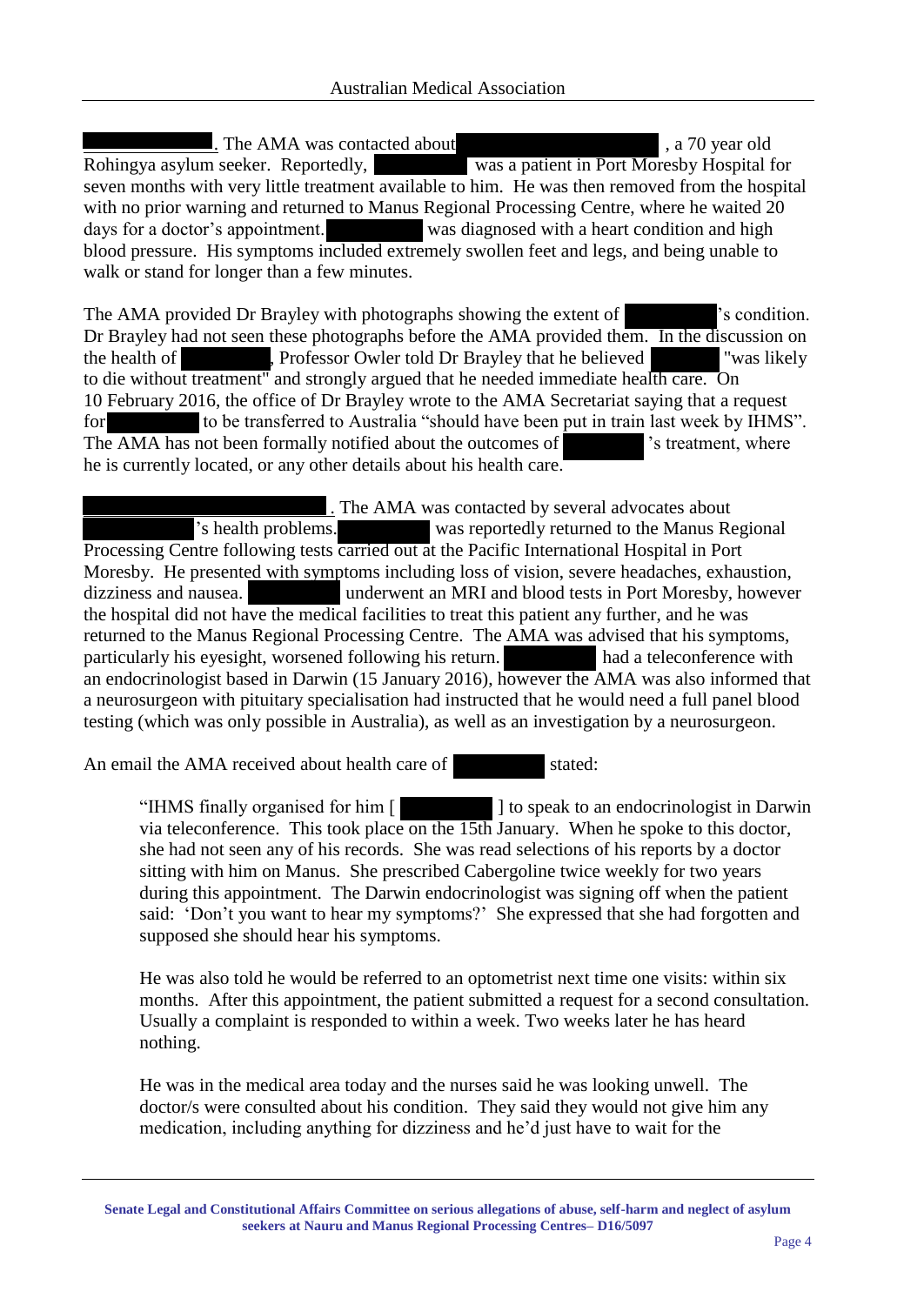optometrist. The South African doctor who selected the symptoms and material from the report to read to the endocrinologist has now left the island (reportedly) and two other doctors have been passing the patient's issues between them over the course of the last 24 hours. He does not know what is going on or why they won't help him."

The AMA was subsequently sent <sup>'s</sup> health records on computer disc, which was also provided to him. An email to the AMA on 26 January 2016 noted:

"They [ 's health records] were given to him on a disk, which makes it very difficult for him to inspect them, since access to technology is severely rationed. Even swapping allocated times with a friend is forbidden."

The discs provided to the AMA were password protected, however the password was inadvertently not provided, causing further delays in the AMA receiving clinical information on 's heath. The Department subsequently advised that held a teleconference with an endocrinologist on 4 June 2016 and that his condition was improving. On 6 September 2016, the AMA was advised that 's eye had turned yellow and he was very concerned about the tumour and said his sight had significantly deteriorated.

 , a Kurdish Iranian asylum seeker, who witnessed the murder of Reza Barati. wrote to the AMA explaining that he suffers from:

- "headache & chest pains, getting worse all the time"
- "weakness in left leg  $\&$  left arm, it feels like someone is needling my left arm  $\&$ sometimes it's numb"
- "excruciating headache always taking painkillers, not provided by IHMS (Panadol provided each night by IHMS)"
- "can't sleep at night in compound I feel I have to be alert always, I always feel someone might kill me (I have received many threats before testimony & after)"
- "IHMS always say different things. They say 'your heart is OK', but I always have pain. I ask 'what is this pain?' they say 'I don't know.'"

The AMA advised the Department that appeared to be experiencing post-traumatic stress disorder (PTSD) and deteriorating mental health, and suggested that his detention in the location where he witnessed a brutal murder, may be contributing to his PTSD. The AMA was advised by the Department (22 July 2016) that " is currently taking prescribed medication for his mental health condition" but noted that he "has not engaged with the mental health team [on Manus] since 18/6/16. Further update has been sought from IHMS..."

Again, having made repeated requests to the Department for information about 's health care and recommending that he be removed from the location which may trigger his PTSD, the AMA does not have timely and transparent information about his health and wellbeing, or the quality of care being delivered.

, known as '\end{sin}{2}} \cnumb{\sigma\_{\sigma\_{\sigma\_{\sigma\_{\sigma\_{\sigma\_{\sigma\_{\sigma\_{\sigma\_{\sigma\_{\sigma\_{\sigma\_{\sigma\_{\sigma\_{\sigma\_{\sigma\_{\sigma\_{\sigma\_{\sigma\_{\sigma\_{\sigma\_{\sigma\_{\sigma\_{\sigm The AMA Secretariat received photographs depicting her self-harm and was advised that was suicidal. had been in detention for over three years and is, from accounts received from several advocates in direct contact, mentally and emotionally unwell, and with no support

**Senate Legal and Constitutional Affairs Committee on serious allegations of abuse, self-harm and neglect of asylum seekers at Nauru and Manus Regional Processing Centres– D16/5097**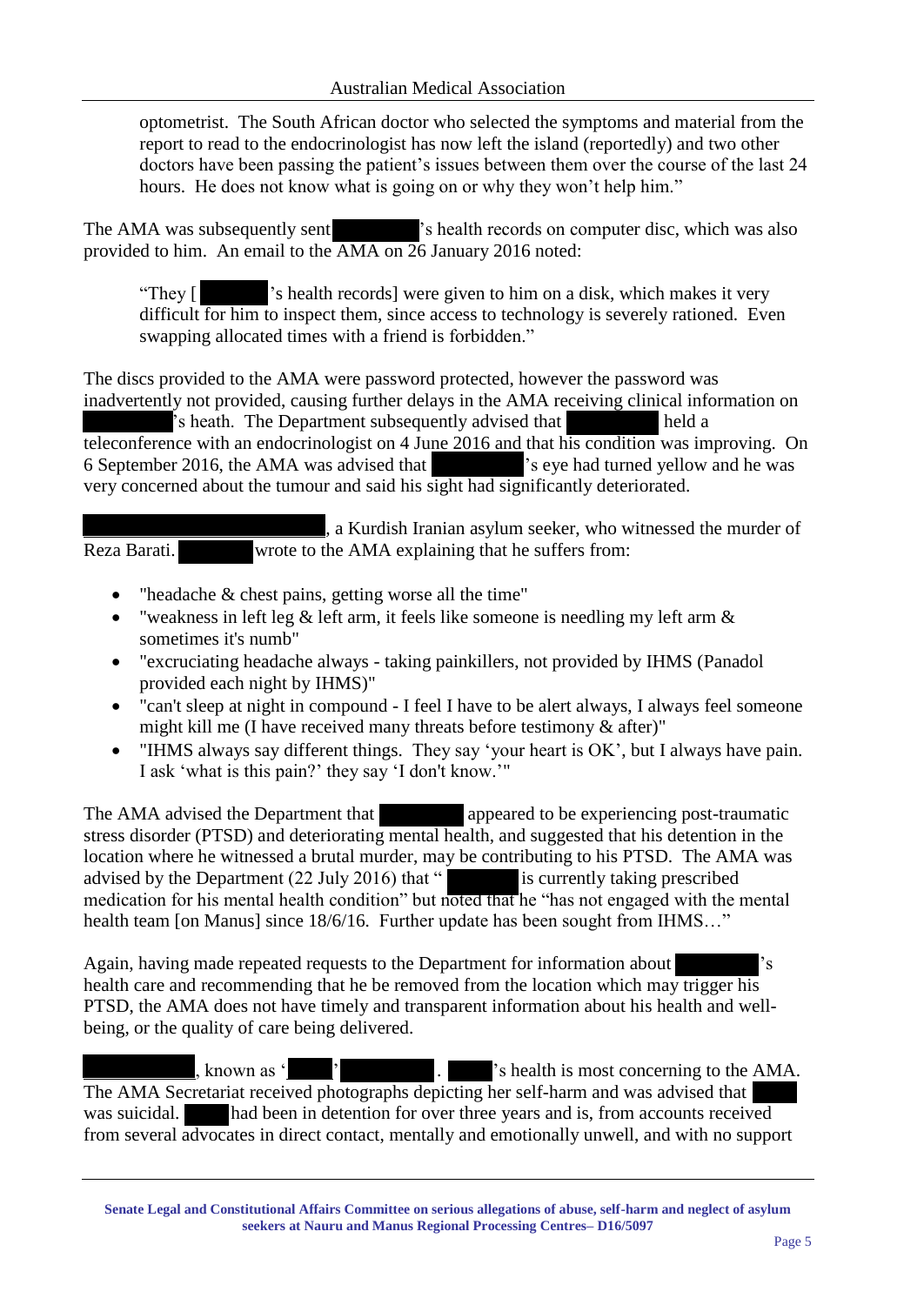whatsoever. She was reportedly abused verbally, physically and sexually while on Nauru, with no action taken by the Nauru authorities. There is additional evidence of an internal injury/problem causing excruciating pain. had been provided with Quetiapine, Lorazepam and Mirtazapine, with severe side effects.

The AMA contacted the Department on several occasions expressing concern about 's mental and physical health and, reporting the information received that she may be suicidal and at heightened risk. The AMA is not satisfied with the information from the Department, which includes findings such as:

"Whilst  $\begin{bmatrix} \blacksquare \end{bmatrix}$  did state that she continues to hear voices, these are much less than previously and the voices did not contain any derogatory or command hallucinations. [ ] increased her anti-psychotic medication to 20mg at night and recommended another review in 1 month."

At the time of writing this submission, the AMA has no further information about this asylum seeker, whether she continues to self-harm or if her hallucinations and 'voices' indicates more severe mental illness requiring specialist psychiatric care.

( , Nauru asylum seeker). has a substantial family history of heart disease and kidney disease. She has been suffering severe depression and apparently other undiagnosed psychiatric disturbance in recent time. The AMA was told is not eating and her weight is down to 30kg from 64kg. Reports suggest that her kidneys are failing. The AMA was advised that "IMHS do not consent to share any health related information" and so the AMA is unaware of her condition, medications or treatment being provided.

 is a 37 year old Iranian asylum seeker and qualified mechanical engineer living in the community on Nauru. The AMA was told he has a background of torture in Iran but was functioning well on Nauru. Since arriving on Nauru he had married another asylum seeker. On Saturday, 5 March 2016, was apparently attacked by two locals and was hit on the back of his head with a machete, a wound that required stitching. The AMA was told suffers from worsening headaches, repeated vomiting, nausea, confusion, dizziness, tired eyes and weakness; that he does not sleep or eat properly and was urine incontinent. The AMA was later told remains in a foetal position on his bed, unable to be left alone.

On 9 April 2016 had a CT scan, and was told that there was a broken bone in the centre of his skull. The AMA was advised that this diagnosis was later revised to suffering from a mental illness. The AMA had been told 's condition continues to deteriorate and that his wife was advised by a mental health doctor that they could not help anymore and would recommend electric shock treatment. Later, was brought to RPC1 Medical within the Nauru Regional Processing Centre for monitoring by the psychiatrist on rotation, **If was reported that he was placed on 16 medications** and has lost 24kg since the attack. As the AMA has been unable to obtain consent from we do not know about his health care or condition.

**Senate Legal and Constitutional Affairs Committee on serious allegations of abuse, self-harm and neglect of asylum seekers at Nauru and Manus Regional Processing Centres– D16/5097**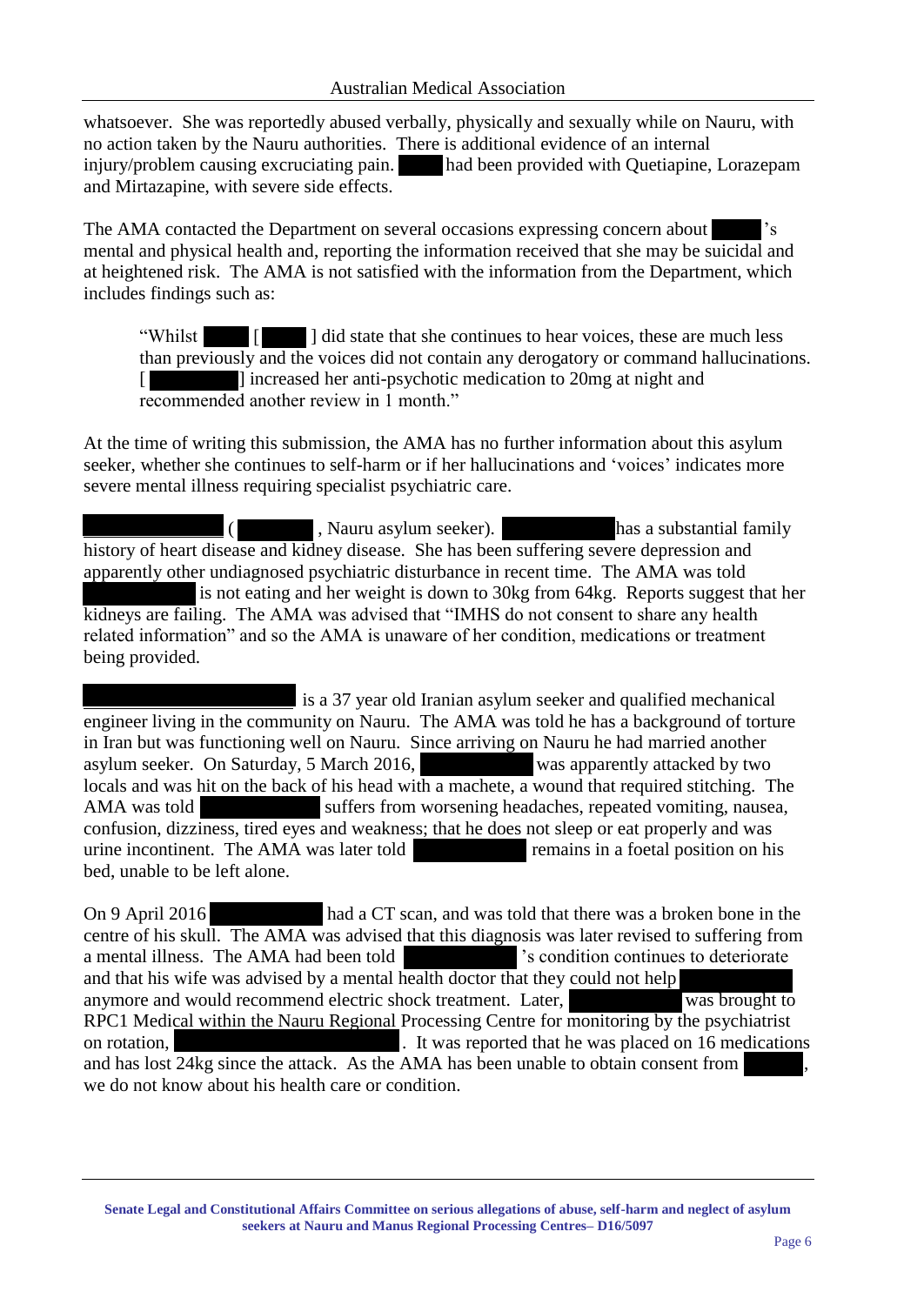. The AMA was told of a polyp in 's large intestine that needed to be removed, and that he had experienced bleeding for over two years, and worsening pain. Medical files recommend surgery, but this could not be done in Papua New Guinea. The AMA was told a transfer had been recommended as there were indications of carcinoma, but the AMA was unable to verify this.

 ( ). was hospitalised in Port Moresby Hospital on two occasions. It was reported that he was to require surgery, but heart problems made this too dangerous. He was unable to walk and had experienced breathing difficulties. The AMA was told he was not receiving treatment for his heart. As the AMA has been unable to obtain consent from , we do not know about his health care or condition.

was detained on Manus Regional Processing Centre. The AMA was advised that sustained a head injury on 11 February 2016. He reported feeling dizzy and shaky at that time and has had ongoing nausea since that point. On 12 February 2016, approximately 20 hours later, he collapsed and lost consciousness. There was no abnormal movements nor incontinence associated with this collapse. On 13 February, approximately 38 hours after the incident, he collapsed again. The AMA was advised that a neurosurgeon stated that he definitely needed a brain scan, at minimum a CT, and possibly and MRI: "Possibilities are a simple concussion, a brain contusion or a subdural haematoma related to head trauma."

The Department advised the AMA that "is not prescribed any regular medications" [and] no recent health issues have arisen." This is at odds with what the AMA had been advised, however with no transparency or independent medical assessment, his condition is unknown.

# **Summary**

The AMA has provided in this submission details of some, but by no means all, of the asylum seekers who have requested intervention in regard to their health care in Nauru and Manus.

The AMA acknowledges that the information provided cannot be independently verified.

The AMA does not believe those detained on Manus and Nauru, either within detention facilities or within the community, are able to access a health care service of the same standard that a person in the Australian mainland would receive.

Without an independent oversight body of clinical experts, the AMA is concerned that many asylum seekers are not receiving appropriate, timely and quality medical care. The AMA is also concerned that there is insufficient follow-up and reporting on medical cases it raises with the Department.

As the AMA position statement on the Health Care of Asylum Seekers (previously submitted) makes clear, the AMA affirms that those who are seeking, or who have been granted, asylum within Australia have the right to receive appropriate medical care without discrimination, regardless of citizenship, visa status, or ability to pay. Like all people seeking health care, asylum seekers in Australia, or under the protection of the Australian Government, should be treated with compassion, respect, and dignity.

**Senate Legal and Constitutional Affairs Committee on serious allegations of abuse, self-harm and neglect of asylum seekers at Nauru and Manus Regional Processing Centres– D16/5097**